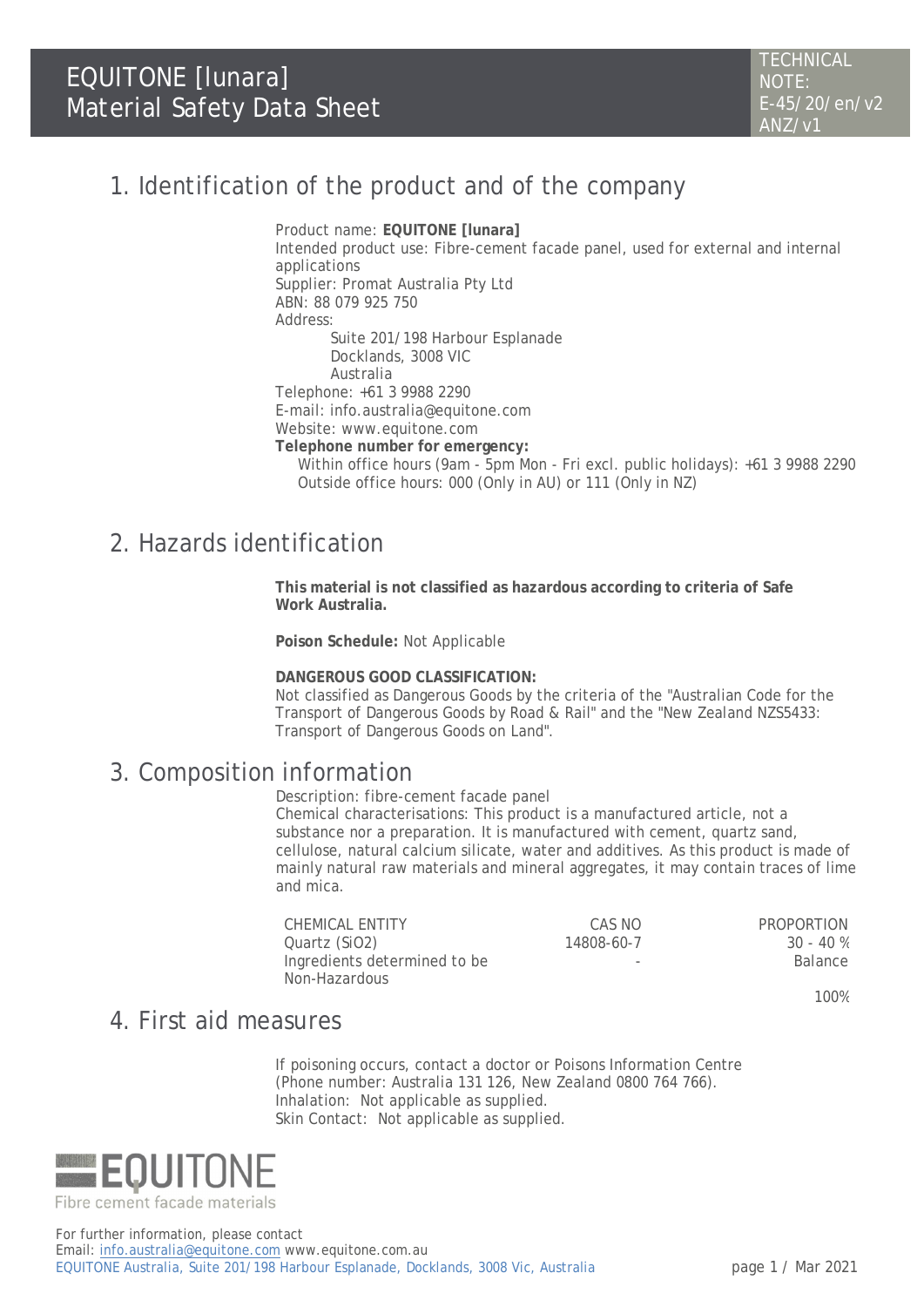Eye contact: If in eyes wash out immediately with water. In all cases of eye contamination it is a sensible precaution to seek medical advice. Ingestion: Not applicable as supplied.

PPE for First Aiders: Wear safety shoes, overalls, gloves, safety glasses, impervious gloves.

Notes to physician: Treat symptomatically.

## 5. Fire fighting measures

Hazchem Code: Not applicable.

Suitable extinguishing media: Material does not burn but if involved in a fire use water fog (or if unavailable fine water spray), alcohol resistant foam, standard foam, dry agent (carbon dioxide, dry chemical powder).

Specific hazards: Non-combustible material.

Fire fighting further advice: Not applicable.

#### 6. Accidental release measures

Avoid accidents, clean up immediately. Wear protective equipment to prevent skin and eye contamination and the inhalation of dust. Work up wind or increase ventilation. For small particles, sweep or vacuum up, but avoid generating dust.

Dangerous Goods - Initial Emergency Response Guide No: Not applicable.

## 7. Handling and storage

Handling and machining:

- Avoid eye contact and repeated or prolonged skin contact.
- Avoid inhalation of dust
- Dust particles, generated during machining and processing must be exhausted and the regulatory occupational exposure limits for total and respirable dust must be respected.
- Work in well ventilated area
- Use tools with dust exhaust system
- Wear respiratory protective equipment
- When dust concentration is higher than occupational exposure limit, respiratory protective equipment is obligatory
- Collect dust with a vacuum cleaner; hose down or wet sweep work areas

Storage:

- Pallets should be stored on a flat surface, in a dry, covered, frost-proof and well-ventilated area. During transport, the products should be covered.
- Store away from incompatible materials described in Section 10.

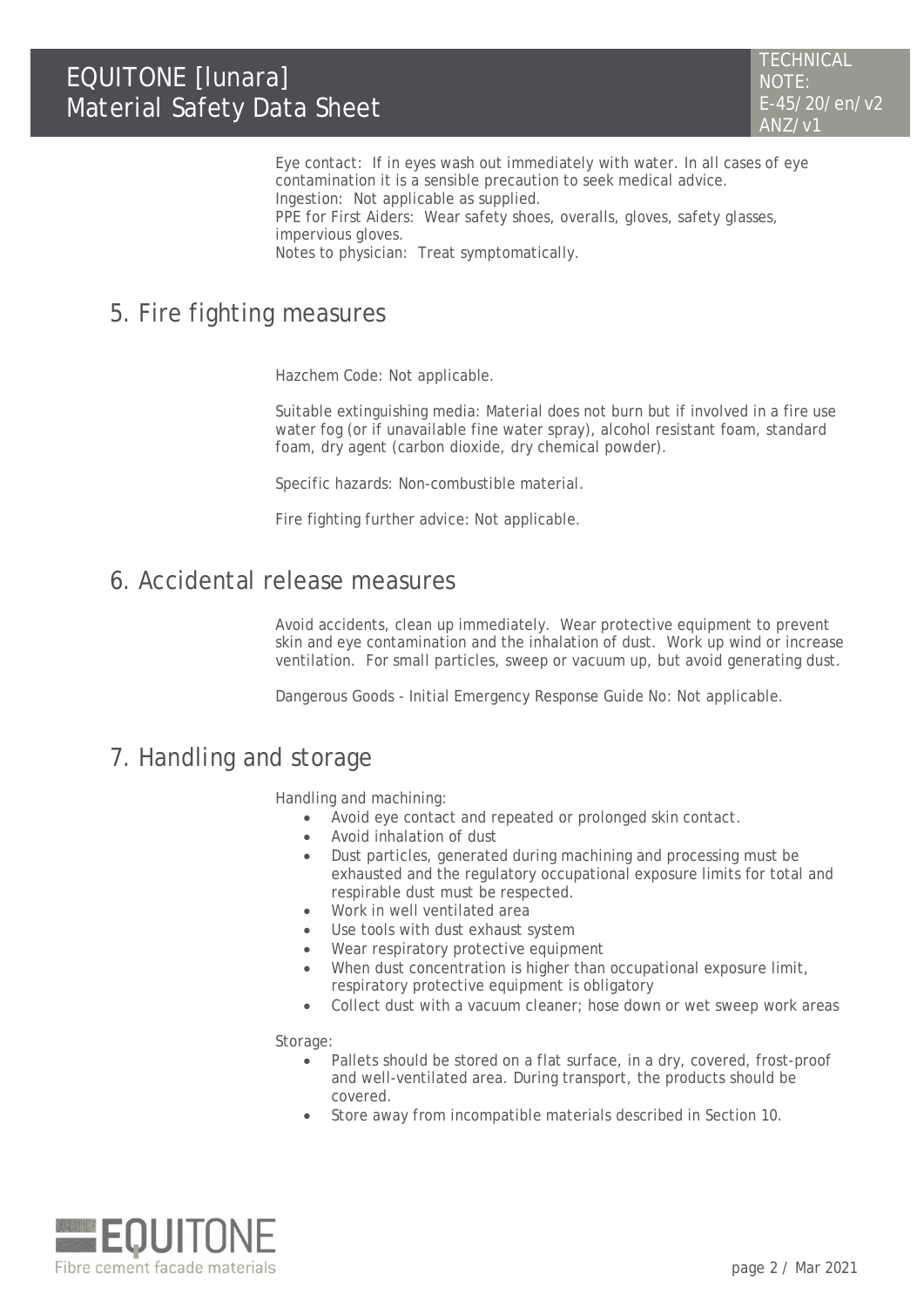### 8. Exposure controls / Personal protection

**National occupational exposure limits:**

|                                                  | TWA                      |       | <b>STEL</b>                  |       | <b>NOTICES</b> |
|--------------------------------------------------|--------------------------|-------|------------------------------|-------|----------------|
|                                                  | ppm                      | mq/m3 | ppm                          | mq/m3 |                |
| Inspirable dust                                  | $\overline{\phantom{a}}$ | 10    | -                            |       |                |
| Silica Crystalline -<br>Quartz (respirable dust) | $\overline{\phantom{a}}$ | 01    | $\qquad \qquad \blacksquare$ |       |                |

As published by Safe Work Australia.

TWA - The time-weighted average airborne concentration over an eight-hour working day, for a five-day working week over an entire working life.

STEL (Short Term Exposure Limit) - the average airborne concentration over a 15 minute period which should not be exceeded at any time during a normal eighthour workday.

These Exposure Standards are guides to be used in the control of occupational health hazards. All atmospheric contamination should be kept to as low a level as is workable. These exposure standards should not be used as fine dividing lines between safe and dangerous concentrations of chemicals. They are not a measure of relative toxicity.

If the directions provided in this MSDS are followed, exposure of individuals using the product should not exceed the above standard. The standard was created for workers who are routinely, potentially exposed during product manufacture.

**Biological Limit Values:** As per the "National Model Regulations for the Control of Workplace Hazardous Substances (Safe Work Australia)" the following ingredients in this material requires Health Surveillance: Crystalline silica

For detailed information see "Guidelines for Health Surveillance (Safe Work Australia)"

**Personal Protection Equipment:** SAFETY SHOES, WORKING CLOTHES, SAFETY GLASSES/GOGGLES, GLOVES

Personal protective equipment (PPE) must be suitable for the nature of the work and any hazard associated with the work as identified by the risk assessment conducted.

When cutting or mechanically abrading material, wear safety shoes, safety glasses/goggles and impervious gloves. Avoid generating and inhaling dusts. If dust exists, wear dust mask/respirator meeting the requirements of AS/NZS 1715 and AS/NZS 1716. Protective gloves should be worn when cutting material and as per site regulations, however, due to variations in glove construction and local conditions, the user should make a final assessment. Always wash hands before smoking, eating, drinking or using the toilet. Wash contaminated clothing and other protective equipment before storing and re-using.

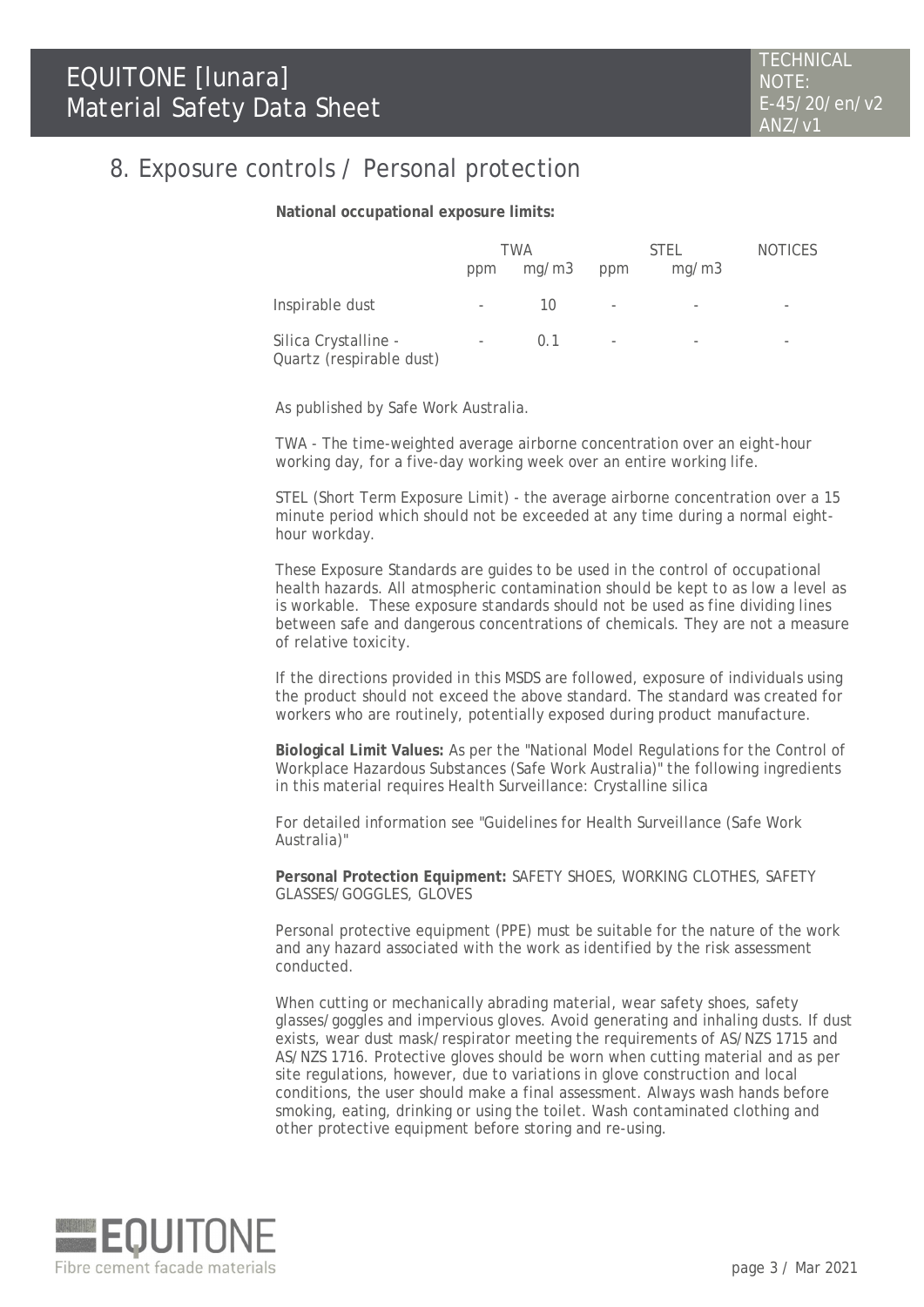**Hygiene measures:** When using do not eat, drink or smoke. Wash hands prior to eating, drinking or smoking. Avoid contact with clothing. Avoid eye contact and repeated or prolonged skin contact. Avoid inhalation of dust. Ensure that eyewash stations and safety showers are close to the workstation location.

# 9. Physical and chemical properties

Appearance: Through coloured fibre cement sheeting. The surface of the sheet is characterized by a textured finish. Form: Rigid sheet Colour: Various colours Odour: None

Important safety parameters:

- Boiling point: not applicable
- Melting point: not applicable
- Flash point: not applicable
- Flammability: not applicable
- Self-ignition: not applicable
- Explosive properties: not applicable
- Oxidizing properties: not applicable
- Vapour pressure: not applicable
- Relative Vapour Density (air=1): not applicable
- Minimum density: 1,580 kg/m<sup>3</sup>
- Water solubility: insoluble
- Fat solubility: not applicable
- $\bullet$  pH value: 10 12
- Partition coefficient: not applicable
- Viscosity: not applicable
- Total VOC ( $\mu$ g/m3): <5

#### 10. Stability and reactivity

Chemical stability: Stable. Conditions to avoid: None. Incompatible materials (materials to avoid): Strong acids. Hazardous decomposition products: None. Hazardous reactions: None.

## 11. Toxicological Information

No adverse health effects expected if the product is handled in accordance with this Safety Data Sheet. Symptoms or effects that may arise if the product is mishandled and overexposure occurs are:

#### **Acute Effects**

**Inhalation:** Not applicable as supplied. If material is cut or mechanically abraded material may be an irritant to mucous membranes or respiratory tract. The inhalation of fine (respirable size) quartz containing dust, particularly when in high concentrations or over prolonged periods of time can lead to lung disease and an increased risk of lung cancer.

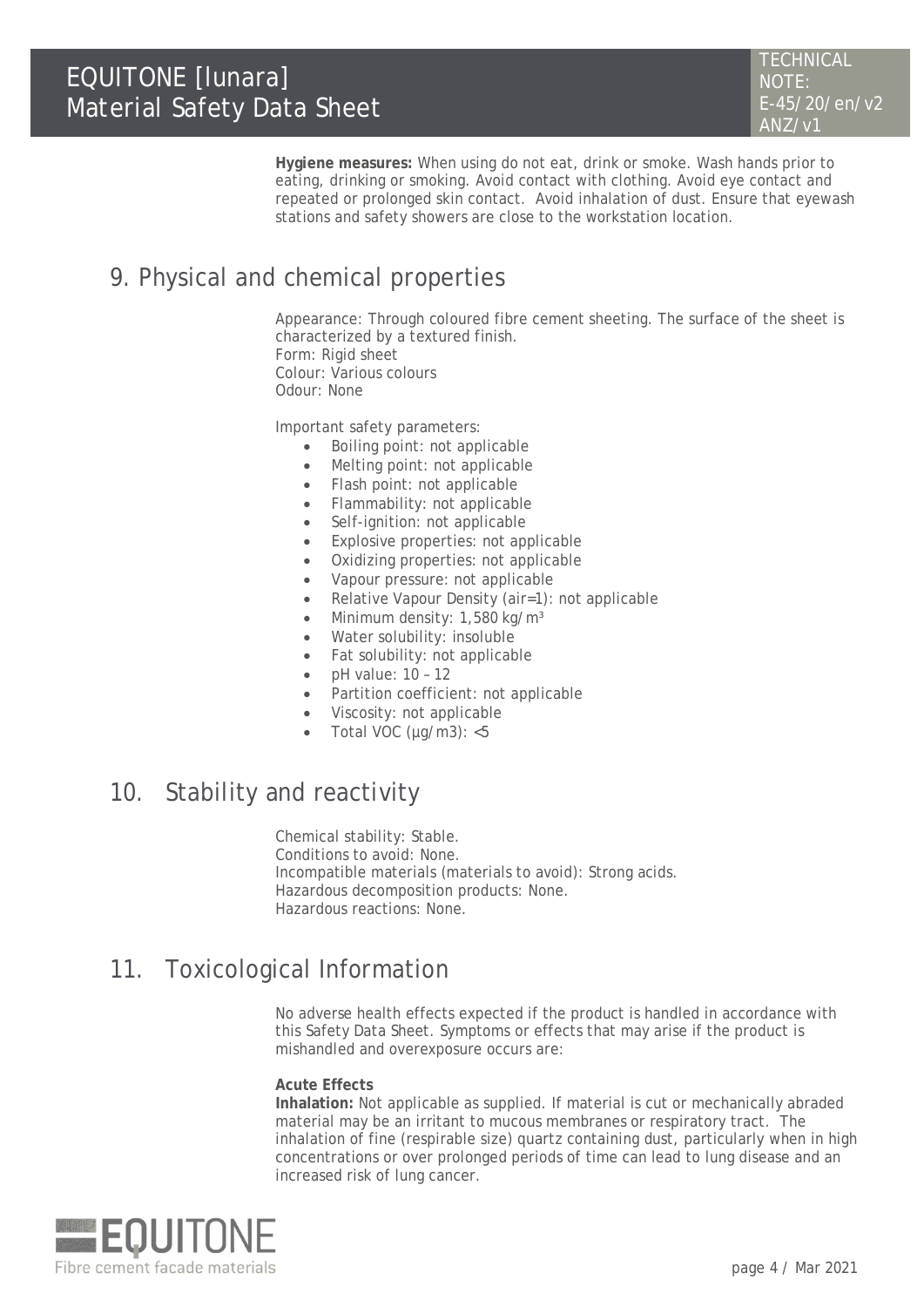**Skin contact:** Not applicable as supplied. If material is cut or mechanically abraded, contact with skin may result in irritation.

**Ingestion:** Not applicable as supplied. If material is cut or mechanically abraded swallowing can result in vomiting, nausea and irritation of the gastrointestinal tract.

**Eye contact:** Not applicable as supplied. If material is cut or mechanically abraded may be an eye irritant.

Exposure to the dust may cause discomfort due to the particulate nature. May cause physical irritation to the eyes.

**Acute toxicity Inhalation:** This material has been classified as non-hazardous. Acute toxicity estimate (based on ingredients):  $LC50 > 5$  mg/L

**Skin contact:** This material has been classified as non-hazardous. Acute toxicity estimate (based on ingredients): >2,000 mg/Kg bw

**Ingestion:** This material has been classified as non-hazardous. Acute toxicity estimate (based on ingredients): >2,000 mg/Kg bw

**Corrosion/Irritancy:** Eye: this material has been classified as not corrosive or irritating to eyes. Skin: this material has been classified as not corrosive or irritating to skin.

**Sensitisation:** Inhalation: this material has been classified as not a respiratory sensitiser. Skin: this material has been classified as not a skin sensitiser.

**Aspiration hazard:** This material has been classified as non-hazardous.

**Specific target organ toxicity (single exposure):** This material has been classified as non-hazardous.

**Chronic Toxicity**

Mutagenicity: This material has been classified as non-hazardous.

Carcinogenicity: This material has been classified as non-hazardous.

Reproductive toxicity (including via lactation): This material has been classified as non-hazardous.

Specific target organ toxicity (repeat exposure): This material has been classified as non-hazardous.

## 12. Ecological information

**Acute aquatic hazard:** This material has been classified as non-hazardous. Acute toxicity estimate (based on ingredients): >100 mg/L

**Long-term aquatic hazard:** This material has been classified as non-hazardous. Non-rapidly or rapidly degradable substance for which there are adequate chronic toxicity data available OR in the absence of chronic toxicity data, Acute toxicity estimate (based on ingredients): >100 mg/L, where the substance is not rapidly degradable and/or BCF < 500 and/or log Kow < 4. **Ecotoxicity:** None

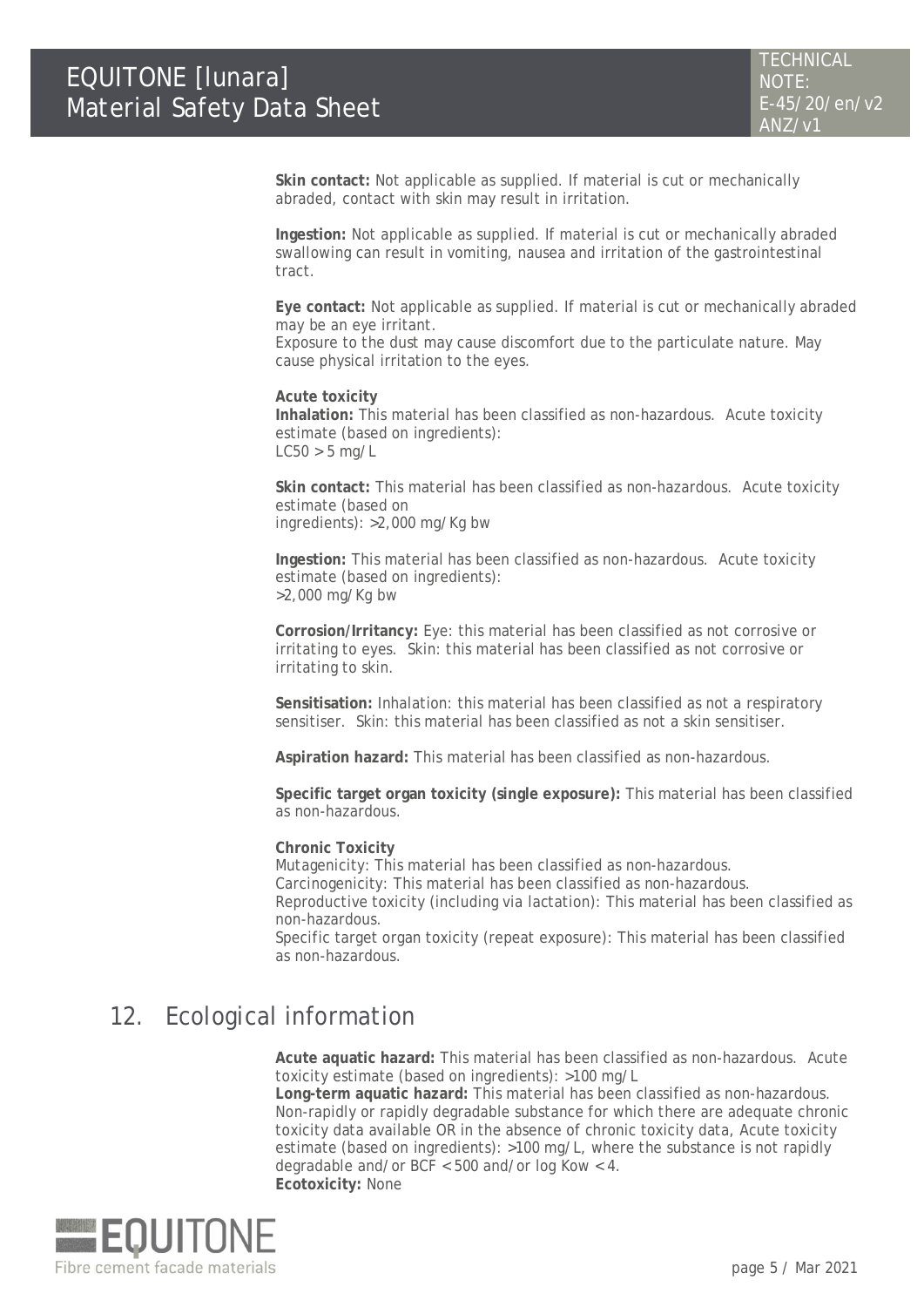**Persistence and degradability:** The product is not readily biodegradable. **Bioaccumulative potential:** None **Mobility:** None

#### 13. Disposal considerations

Persons conducting disposal, recycling or reclamation activities should ensure that appropriate personal protection equipment is used, see "Section 8. Exposure Controls and Personal Protection" of this SDS. If material cannot be recycled, dispose in accordance with local, regional, national and international Regulations. If possible, material should be recycled. If material cannot be recycled, dispose in accordance with local, regional, national and international Regulations.

### 14. Transport information

#### **ROAD AND RAIL TRANSPORT**

Not classified as Dangerous Goods by the criteria of the "Australian Code for the Transport of Dangerous Goods by Road & Rail" and the "New Zealand NZS5433: Transport of Dangerous Goods on Land".

**MARINE TRANSPORT** Not classified as Dangerous Goods by the criteria of the International Maritime Dangerous Goods Code (IMDG Code) for transport by sea.

**AIR TRANSPORT** Not classified as Dangerous Goods by the criteria of the International Air Transport Association (IATA) Dangerous Goods Regulations for transport by air.

## 15. Regulatory information

**This material is not subject to the following international agreements:** Montreal Protocol (Ozone depleting substances) The Stockholm Convention (Persistent Organic Pollutants) The Rotterdam Convention (Prior Informed Consent) Basel Convention (Hazardous Waste) International Convention for the Prevention of Pollution from Ships (MARPOL)

**This material/constituent(s) is covered by the following requirements:** All components of this product are listed on or exempt from the Australian Inventory of Chemical Substances (AICS).

### 16. Other information

Reason for issue: Revised.

Safety Data Sheets are updated frequently. Please ensure that you have a current copy.

The recommendations for machining and installation of the above mentioned product, have to be followed.